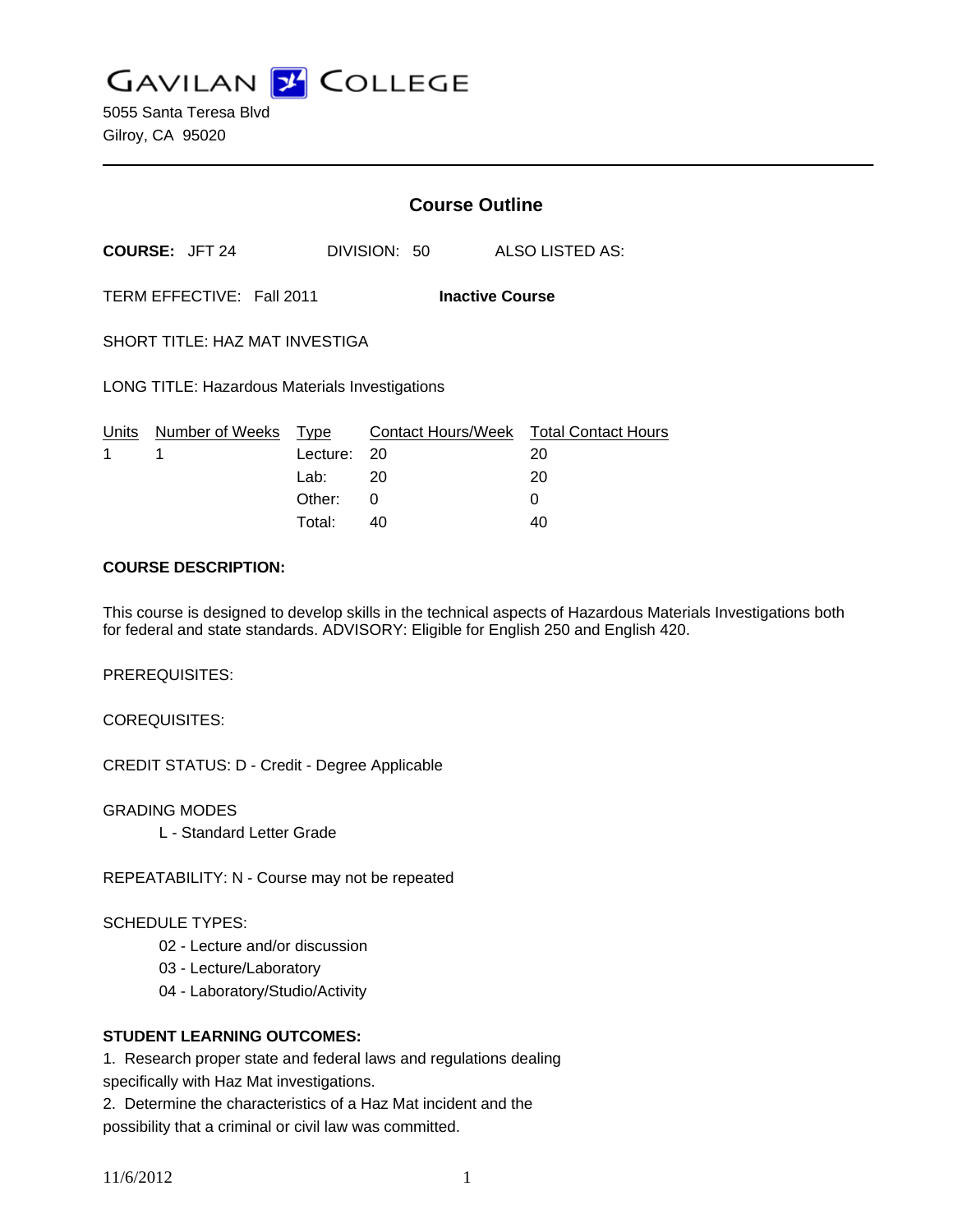3. Safely and competently respond to a Haz Mat incident and proceed within the limitations of available resources.

4. Explain the need for, types, selection criteria and limits of protective equipment commonly used in Haz Mat incidents.

5. Recognize the need and process to obtain and serve search and inspection warrants.

6. Understand the different methods for comprehensive report writing at a Haz Mat incident.

7. Identify need and method to communicate and coordinate with any and all agencies having authorized activities dealing with a Haz Mat incident, recognizing those agencies' role and capabilities.

8. Develop techniques for both witness and alleged criminal interview at a Haz Mat incident.

9. Develop skills in the area of field chemical sampling at a Haz Mat incident.

10. Demonstrate proper safe and competent response to a simulated Haz Mat and illegal dump incident.

11. Demonstrate proper case preparation by submitting documentation and evidence to a simulated District Attorney panel.

12. Students will be able to achieve all of the objectives through completion of a state certified exam meeting listed performance standards.

# **CONTENT, STUDENT PERFORMANCE OBJECTIVES, OUT-OF-CLASS ASSIGNMENTS**

Inactive Course: 09/26/2011

1 WK 40 HRS I. Overview of the Hazardous Materials

Investigation

A. Review of the Haz Mat problem

B. The differences of Haz Mat incidents and

the potential of an illegal spill

C. Common recognition clues determing an illegal Haz Mat spill

D. Overview of the investigations process to

include identification of site, contain-

ment, evidence gathering, and building

prosecution file, and

E. Review of procedures at an investigations site

II. Identification of Laws, Regulations, and Definitions Regarding Haz Mat and Wastes

A. Overview of pertinent definitions dealing with Haz Mat investigations

B. Overview of 29 CFR 1910.120 section Q

C. Review of state and federal laws

pertaining to illegal Haz Mat spills/

dumps to include penal codes, Fish and

Game codes, health and safety codes,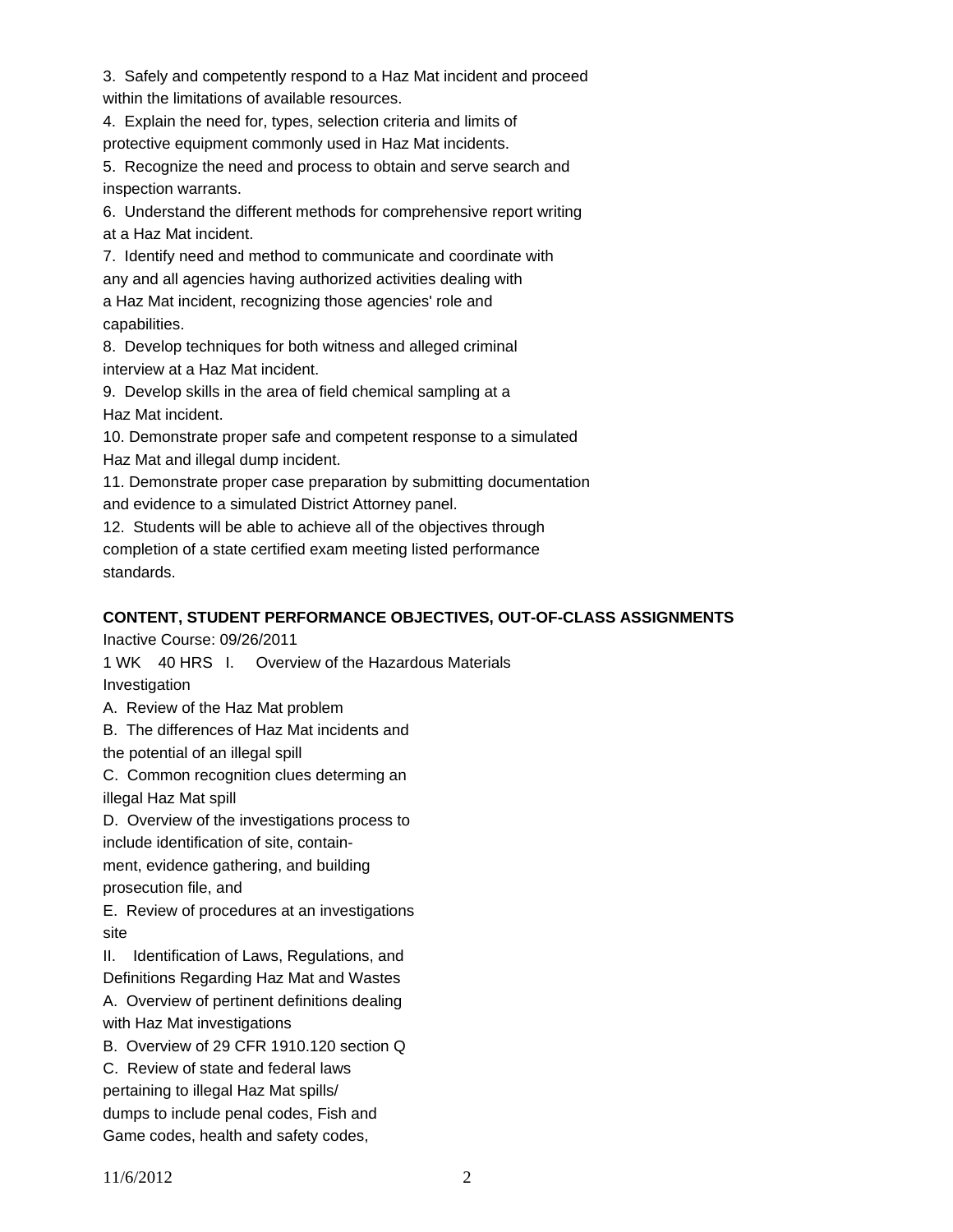water codes, vehicle codes, clean water initiative (Prop 65), business and professional codes, clean air act, safe drinking water act, and insecticide, fungicide and rodenticide act; and

III. Characterizing Haz Mat Sites

A. Procedures for detection of possible Haz Mat spill/dump site

B. Review of possible sources of information

C. How to use historical data in an

investigaiton; and

D. Determining signs and clues at a

possible illegal Haz Mat spill/dump site

IV. Safety and Competent Response at an Illegal Haz Mat Spill/Dump Site

A. Safe approach distance guides;

B. How to conduct a safe assessment and

identification

C. Common information sources in identification and hazard assessment;

D. First on scene safe initial actions;

E. Essential field safety guides (do's and dont's);

F. Isolation and entry denial tactics;

G. Identification of Haz Mat resources;

H. Required notifications at a Haz Mat incident;

I. Protective measures at a Haz Mat incident; and

J. Possible death and injuries at a Haz Mat incident

V. Protective Equipment and the Investigator's Limitations

A. The correlation between identification

hazard assessment and protective equipment;

B. Protective equipment components;

C. Routes of entry from exposure;

D. Limitations of street clothes and uniforms;

E. Limitations of protective clothing

available;

F. Typical hazardous to first responders at

a Haz Mat incident;

G. Level of protective clothing;

H. Selection criteria for levels of protective clothing;

I. Need, hazards, requirements of

11/6/2012 3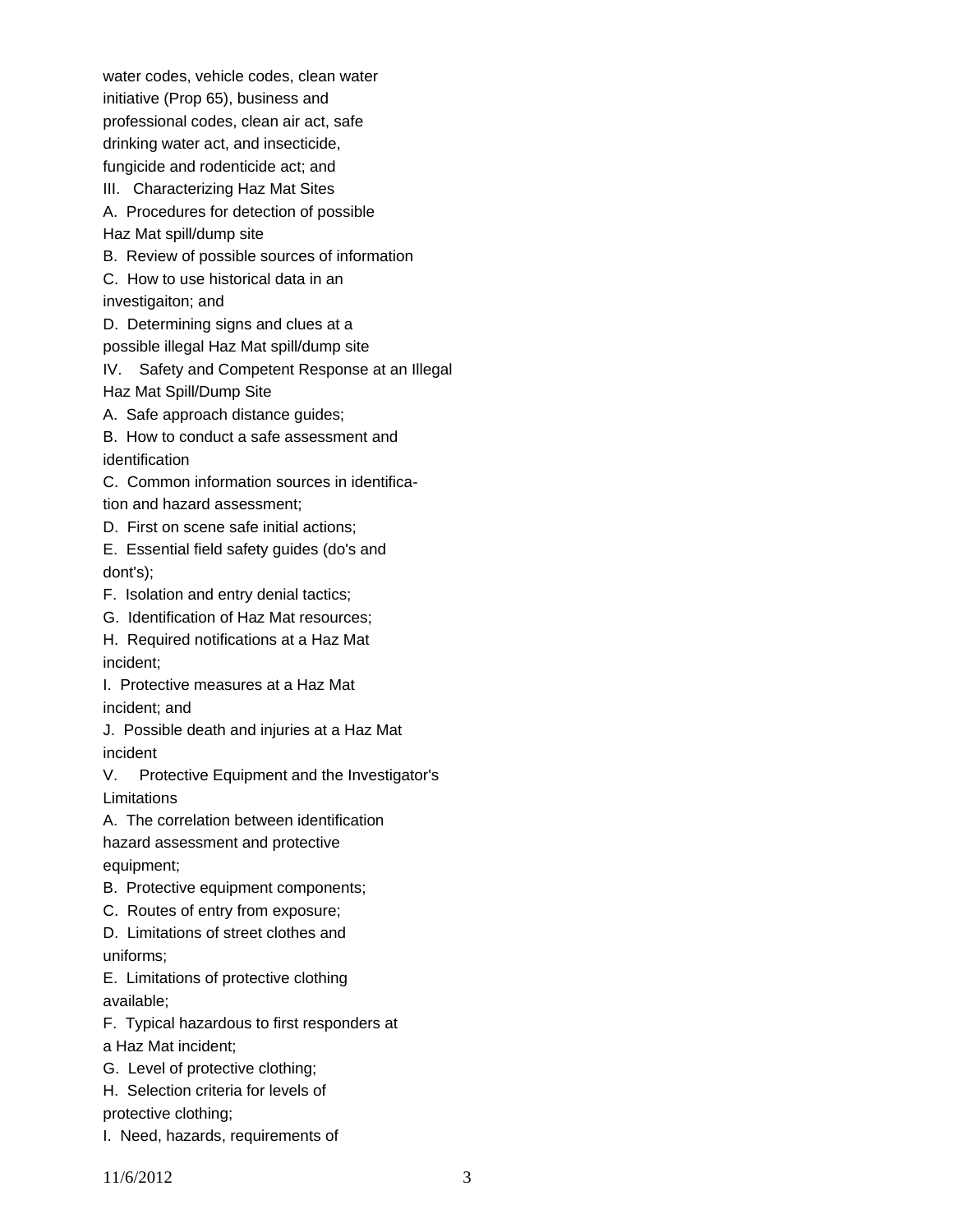protective clothing;

J. Types, components, requirements and

limitations of respiratory equipment;

K. Respiratory hazards;

L. Typical Haz Mat monitoring devices; and

M. General limitaitons of protective equipment

VI. Processing and Serving Search Warrants

A. Process to obtain affidavid for

inspection warrant;

B. Purpose of an affidavid;

C. Specific facts for belief of a violation;

D. Process for requesting authorization for

as search warrant request;

E. Definition and purpose of an inspection warrant; and

F. Safety techniques in serving a search warrant.

VII. Comprehensive Report Writing

A. Components of an investigations report;

B. Documenting how violation was detected;

C. Action taken during investigations

including video, samples, diagrams, interviews;

D. Disposition of samples for analysis;

E. Reporting requirements including other agencies involved;

F. Summary of violations; and

G. Documenting investigator's opinion.

VIII. Agency Coordination

A. Successful agency coordination, a case study;

B. Key agency coordinators;

C. Ways to enhance coordination;

D. Techniques for planning an investigation;

E. Organization at the incident; and

F. Planning notes and review of incident.

IX. Investigator's Agency Coordination

A. Typical first responder agencies at Haz Mat incidents;

B. Roles, responsibilities, capabilities, and limits of local agencies responding

to Haz Mat incidents;

C. Roles, responsibilities, capabilities, and limits of state agencies responding to Haz Mat incidents;

D. Roles, responsibilities, capabilities,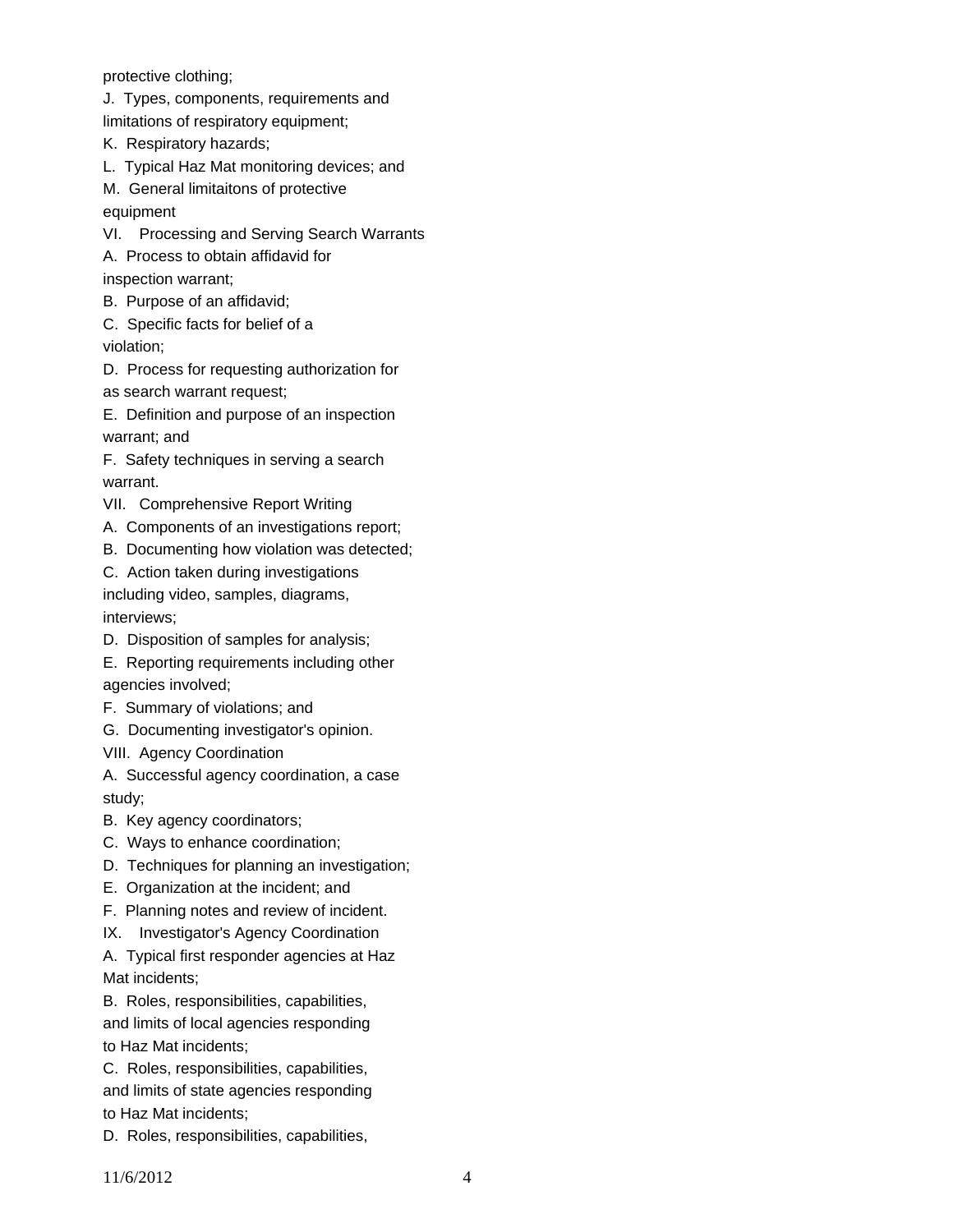and limits of federal agencies responding to Haz Mat incidents;

E. Roles, responsibilities, capabilities, and limits of private sector responding to Haz Mat incidents.

X. Witness and Criminal Interview Techniques

A. Interview techniques for witnesses,

workers, managers, property owners, and suspected criminals;

- B. Do's and Don'ts of interviews;
- C. Legal and illegal interviews; and
- D. Enhanced techniques of interviewing.
- XI. Field Chemical Sampling
- A. Techniques for preventing contamination to investigators;
- B. Confirmation techniques of Haz Mat present;
- C. PH paper test;
- D. Sampling threshold levels of Haz Mat;
- E. Use of chemical monitoring instruments

in the field;

F. Pros and cons of chemical monitoring instruments; and

G. Understanding results of chemical monitoring instruments.

Lecture, discussion and demonstrations will serve as the medium of instruction. Audio-visual aids

#### **REPRESENTATIVE TEXTBOOKS:**

Required: ^uHealth & Safety Codes^s ^uWater Codes^s ^uPenal Code Book^s ^uFish & Game Codes^s ^uVehicle Codes^s ^uClean Air Act^s ^uSafe Drinking Water Act^s ^uInsecicide, Fungicide, and Rodenticide Act^s Reading level determined to be 12th + grade level.

#### **ARTICULATION and CERTIFICATE INFORMATION**

 Transferable CSU, effective 199870 UC TRANSFER: Not Transferable Associate Degree: CSU GE: IGETC: CSU TRANSFER: